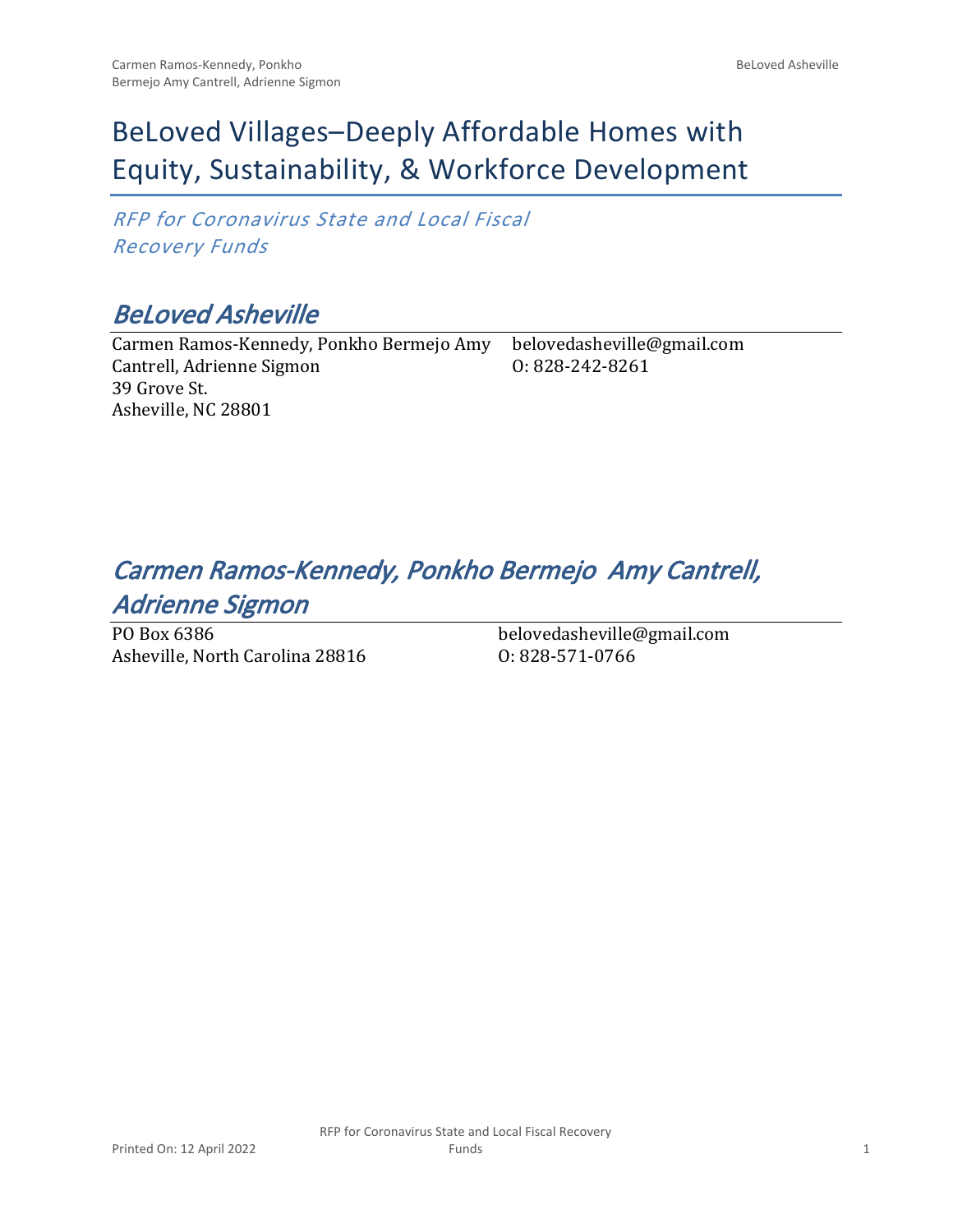# Application Form

## *Question Group*

Buncombe County requests proposals for projects to help the community recover from and respond to COVID-19 and its negative economic impacts.

Buncombe County has been awarded \$50,733,290 in Coronavirus State and Local Fiscal Recovery Funds (Recovery Funding), as part of the American Rescue Plan Act. To date, Buncombe County has awarded projects totaling \$23,093,499, leaving a balance of \$27,639,791 available to award.

Visit [http://www.buncombecounty.org/recoveryfundinghttp://www.buncombecounty.org/recoveryfundingwww.b](http://www.buncombecounty.org/recoveryfunding) [uncombecounty.org/recoveryfundinghttp://www.buncombecounty.org/recoveryfundinghttp://www.buncombeco](http://www.buncombecounty.org/recoveryfunding) [unty.org/recoveryfundinghttp://www.buncombecounty.org/recoveryfundinghttp://www.buncombecounty.org/re](http://www.buncombecounty.org/recoveryfunding) [coveryfunding](http://www.buncombecounty.org/recoveryfunding) for details.

This infusion of federal resources is intended to help turn the tide on the pandemic, address its economic fallout, and lay the foundation for a strong and equitable recovery.

Buncombe County is committed to investing these funds in projects that:

- Align to county strategic plan and community priorities
- Support equitable outcomes for most impacted populations
- Leverage and align with other governmental funding sources
- Make best use of this one-time infusion of resources
- Have a lasting impact

Proposals shall be submitted in accordance with the terms and conditions of this RFP and any addenda issued hereto.

Click [here](https://www.buncombecounty.org/common/purchasing/Buncombe%20Recovery%20Funding%20RFP%202022.pdf) for the full terms and conditions of the RFP

#### **Organization Type\***

Nonprofit

#### **Nonprofit documentation**

If nonprofit, attach IRS Determination Letter or other proof of nonprofit status.

BeLoved Asheville 501c3 .pdf

#### **Name of Project.\***

BeLoved Villages–Deeply Affordable Homes with Equity, Sustainability, & Workforce Development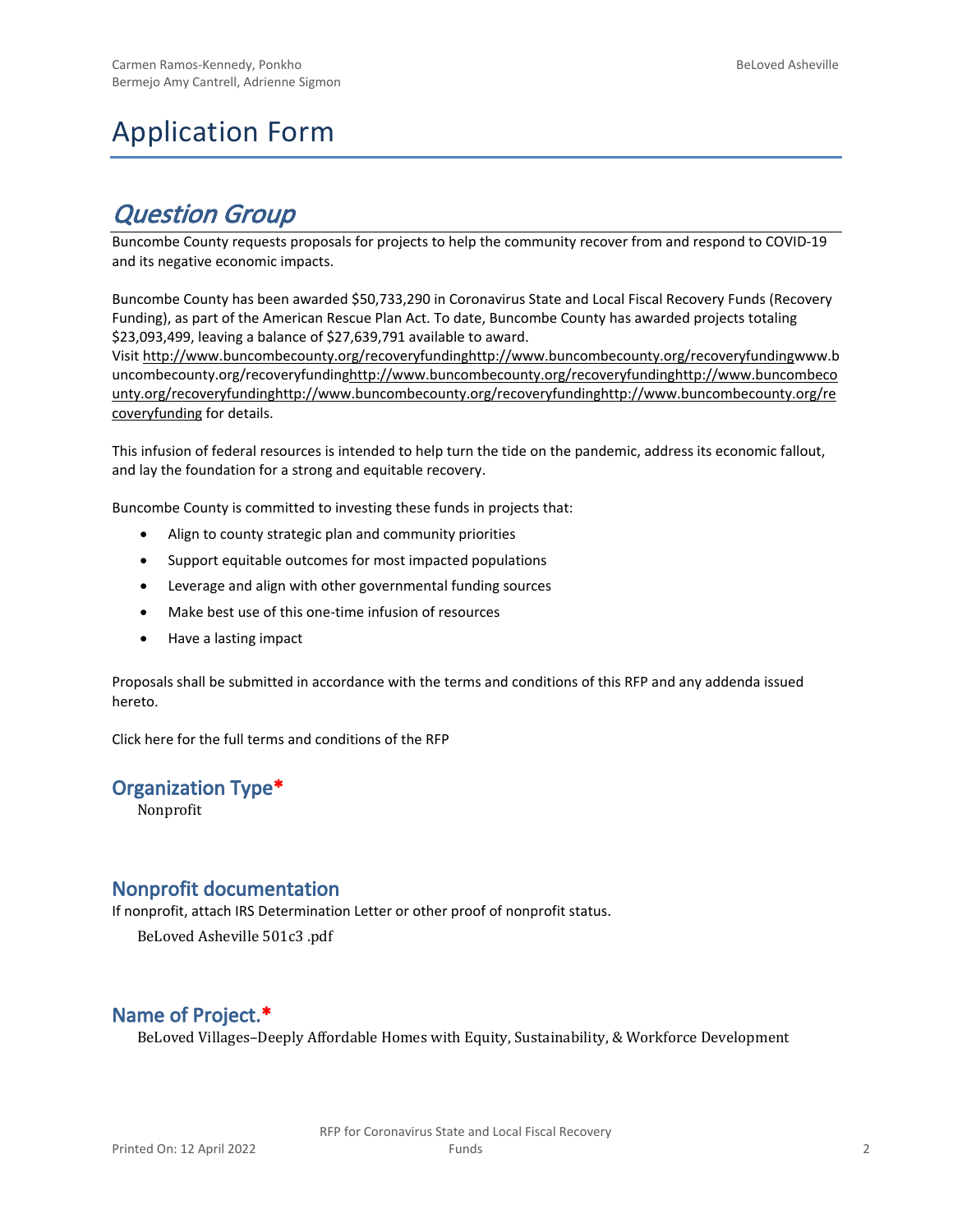#### **New/Updated Proposal\***

Is this a new project proposal or an updated version of a proposal submitted during the earlier (July 2021) Recovery Funding RFP?

New project proposal

#### **Amount of Funds Requested\***

\$1,600,000.00

#### **Category\***

Please select one:

- Affordable Housing
- Aging/Older Adults
- Business Support/Economic Development
- Environmental/Climate
- Homelessness
- K-12 Education
- Infrastructure and/or Broadband
- Mental Health/Substance Use
- NC Pre-K Expansion
- Workforce

Affordable Housing

#### **Brief Project Description\***

Provide a short summary of your proposed project.

BeLoved Asheville is building deeply affordable, sustainable, & equitable homes rooted in community. The BeLoved Villages project is an innovative and cost effective solution to the housing crisis created by impacted people where social connections and equity lead to better health, more opportunities, and long-term stability. These are permanent homes, for people at 30 percent Area Median Income, and are deeply affordable in perpetuity, are 440-640 square foot units with full kitchens, full bathrooms, washer/dryer, and come fully furnished. Residents will earn equity. Funds will 1) complete the pilot micro home village of 12 homes (both 1 and 2 bedroom units) in East Asheville. 2) Do workforce development in the construction and other related trades. 3)Mitigate climate change via a Sustainability Action Plan. 4) Create a Replication Action Plan and toolkit. 4) Launch replication building a second Village in Buncombe County.

#### **Project Plan\***

Explain how the project will be structured and implemented, including timeframe.

RFP for Coronavirus State and Local Fiscal Recovery Funds 3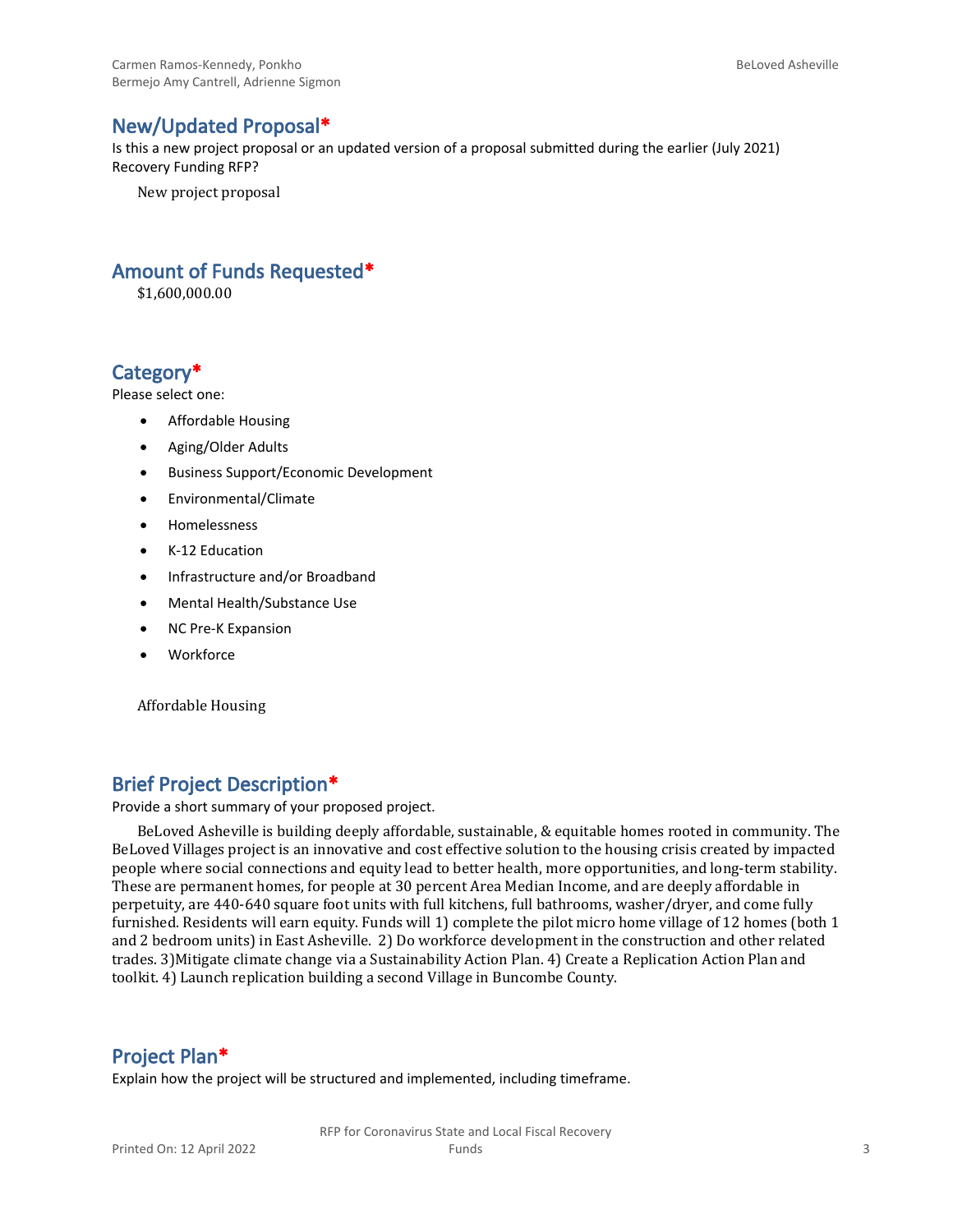Under this project, we will complete our pilot village of deeply affordable micro homes and then pivot toward replication creating a replication action plan, a replication toolkit, and undertaking a second larger village of homes. Funds would support the final stage of completing the pilot village, site work for the second village, replication action planning and toolkit ,and building homes to complete the second village to be matched by funds raised from the community including individuals, community groups, local businesses, foundations, as well as in kind donations of professional services and building materials. Finally, throughout, we will be doing workforce development, training community members for trades in the construction and related industries. We know these jobs pay living wages or above, are abundant, and track to long-term careers. The project is already underway.

Project Timeline:

\*Model home in the pilot village completed 2021

\*Grading for the pilot village completed at the end of 2021

\*Sewer utilities installation is currently taking place (April, 2022) after neighbors granted a sewer easement to the project

\*After utility installation, we are prepped and ready to begin vertical construction in late spring/early summer

\*Construction of 11 homes in the first village beginning spring 2022 to be completed by years end \*Workforce development trainings held beginning in early 2022 and regularly throughout project timeline

\*Certificate of Occupancy and residents move into the first village by year end 2022

\*Replication action plan designed creation of a replication toolkit 3rd quarter 2022

\*Replication launched in the Fall 2022 for a second village–land acquired, site planning underway \*Site work begins Spring 2023

\*Vertical construction begins Summer, 2023

\*Certificate of Occupancy and Resident move in Spring 2024

\*Results-Based Accountability methods used throughout to evaluate the project and document results.

We now have an unlimited General Contractors license in the State of North Carolina and a general contractor and project manager on staff with decades of experience in projects including building schools.

#### **Statement of Need\***

Describe the need that this project will address. Include data to demonstrate the need, and cite the source of the data.

Asheville and Buncombe County have long been in a housing crisis which is now exacerbated by the pandemic and other pressures on the housing market. According to Apartment List, that regularly tracks housing costs, "Looking throughout the state, Asheville is the most expensive of all North Carolina's major cities, with a median two-bedroom rent of \$1,771. Of the 10 largest North Carolina cities that we have data for, all have seen rents rise year-over-year, with Asheville experiencing the fastest growth — up 25.2%" (as reported by John Boyle in the Asheville Citizen Times, January 31, 2022). According to the NC Housing Coalition in their 2021 Housing Need in Buncombe County Report, 48% of renters and 20% of homeowners have difficulty affording their homes. And there is a long vein that runs through housing called racism. Housing policies over generations and to the present have impacted African Americans including redlining, housing discrimination, urban renewal, and gentrification. This cannot be stated enough. These have been documented broadly and here locally through projects like the State of Black Asheville and chronicled by photographers Andrea Clarke and Isaiah Rice and brought to light by community members like Prisilla Ndiaye. Housing inequity, discrimination, and housing insecurity have been faced by people of color and low wealth people historically and currently. There are 140 million poor and low wealth people in this country. People of low wealth here are struggling to afford a home in the community where they live and work. We have had years of underinvestment in affordable housing at the national level including the slashing of the HUD budget in the early 1980s. The minimum wage has not been raised in a dozen years and wages have not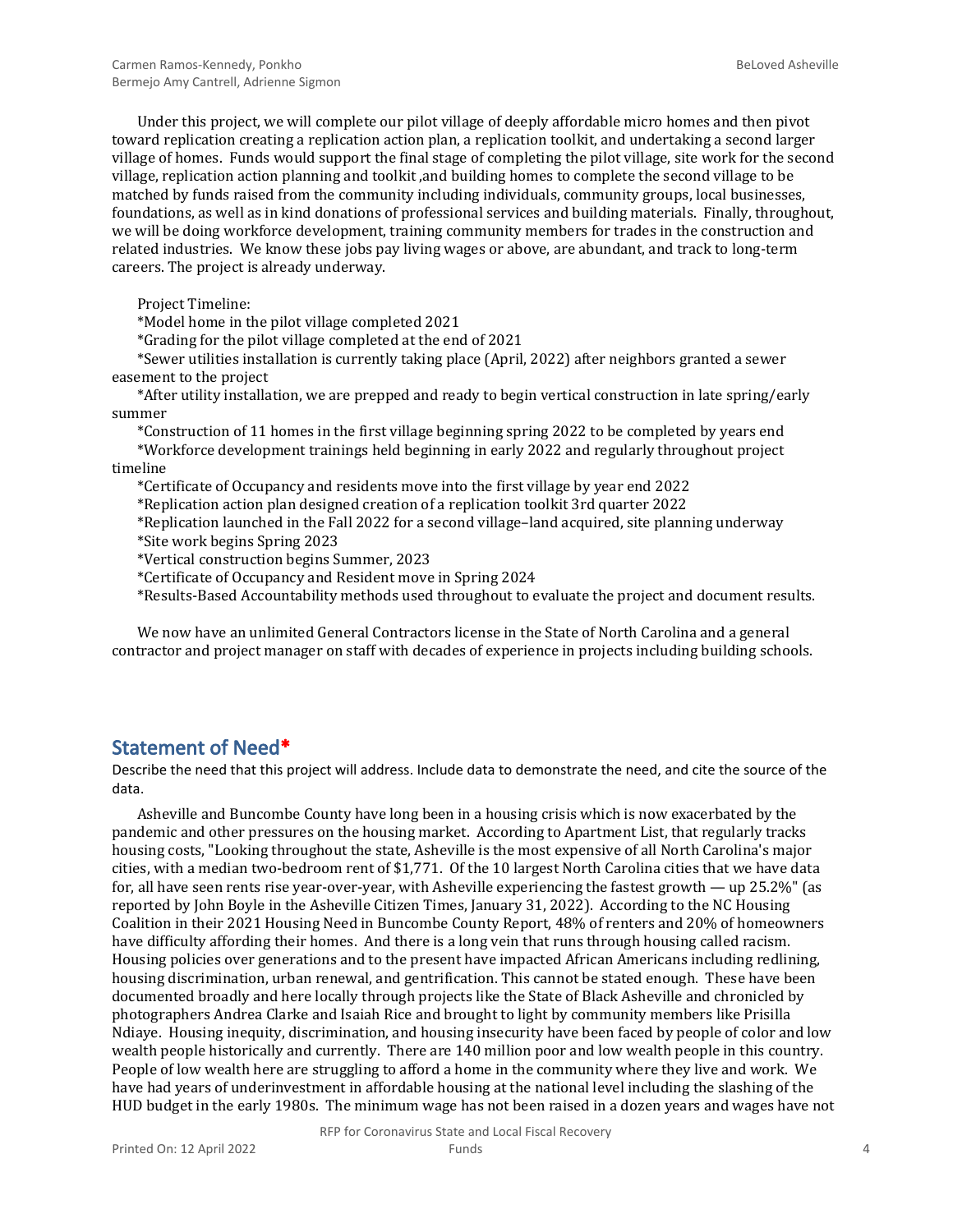kept up with the cost of housing. This is a huge issue for workers here who face the highest rents in the state in the second most gentrified city in the nation. New solutions are urgently needed.

#### **Link to COVID-19\***

Identify a health or economic harm resulting from or exacerbated by the public health emergency, describe the nature and extent of that harm, and explain how the use of this funding would address such harm.

The COVID-19 pandemic has been devastating especially to communities of color, essential workers, and people of low wealth. BeLoved has been on the ground since the beginning of the pandemic. We have seen suffering in our community in epic proportions. We will never forget how our community turned into a ghost town in March, 2020 and how the only people we saw were those without homes. We saw many who fell ill and many who died leaving children and spouses behind with no income. We went into whole neighborhoods where people had lost jobs and were struggling to put food on the table and keep a roof over their heads. We have seen housing become extremely unaffordable putting the housing crisis here on hyper-drive. Currently, we receive calls daily from people who are losing their housing, people on the streets who are cold and scared, families of sometimes 5 and 6 people living in their minivan or other type vehicle in parking lots. We see gentrification happening rapidly and too many in our African American and Latinx community are denied the ability to build wealth because they cannot access systems that allow them to build home equity. The pandemic has compounded the impacts of systemic racism, has made people even more vulnerable to housing insecurity, has left people living on the streets with little to no resources, has left our elders in deeply precarious position, has had workers named essential experience despair because they make too little to afford housing here. The cost of housing, already too high, saw rents rise 25% in one year during the pandemic. The pandemic clearly deepened racial inequities, housing insecurity, poverty, food insecurity, widened the opportunity and achievement gaps. This project addresses this harm by building communities of deeply and permanently affordable homes in perpetuity. It looks to create a replicable model solution to the housing crisis here and to add much needed options of affordable housing with equity.

#### **Population Served\***

Define the population to be served by this project, including volume and demographic characteristics of those served.

This project serves many different populations living through the housing crisis and those seeking access to living wage jobs and opportunities to build wealth including Black Indigenous, People of Color (who make up 16.7% of Buncombe County's population) who are steadily being gentrified out of the community and have faced years of discriminatory housing policies, elders on fixed incomes (20% of Buncombe County residents are 65 years and older), workers whose wages are not adequate to meet the cost of housing, people who are homeless (500-600 people at any given time and on average 700 children), people with disabilities on fixed incomes, families struggling to make ends meet especially single parents who are working to provide for their children with one income (11.5% of persons in Buncombe County live below the poverty line, 16% of children live in poverty and 9% of elders live in poverty according to censusreporter.org). These populations were among those considered most at-risk of COVID-19 and those most often experiencing its impacts including the loss of housing or pressures from the rapid increase in the cost of housing. The project seeks to serve 48-60 community members directly through providing homes in two micro home villages. It also seeks to have more broad impact through creating a replicable model to continue building a holistic solution to the gaps we see in current affordable housing options. It provides deeply affordable housing focused on those who struggle to find affordable housing in our community. It creates housing in a village model meant to create a supportive atmosphere where neighbors help neighbors. It creates homes that are sustainable addressing the second largest cost in a person's monthly budget--utilities and the climate crisis. And finally, it produces equity for village residents giving people the ability to mitigate crises, lift themselves out of poverty, the ability to access opportunities, and to thrive.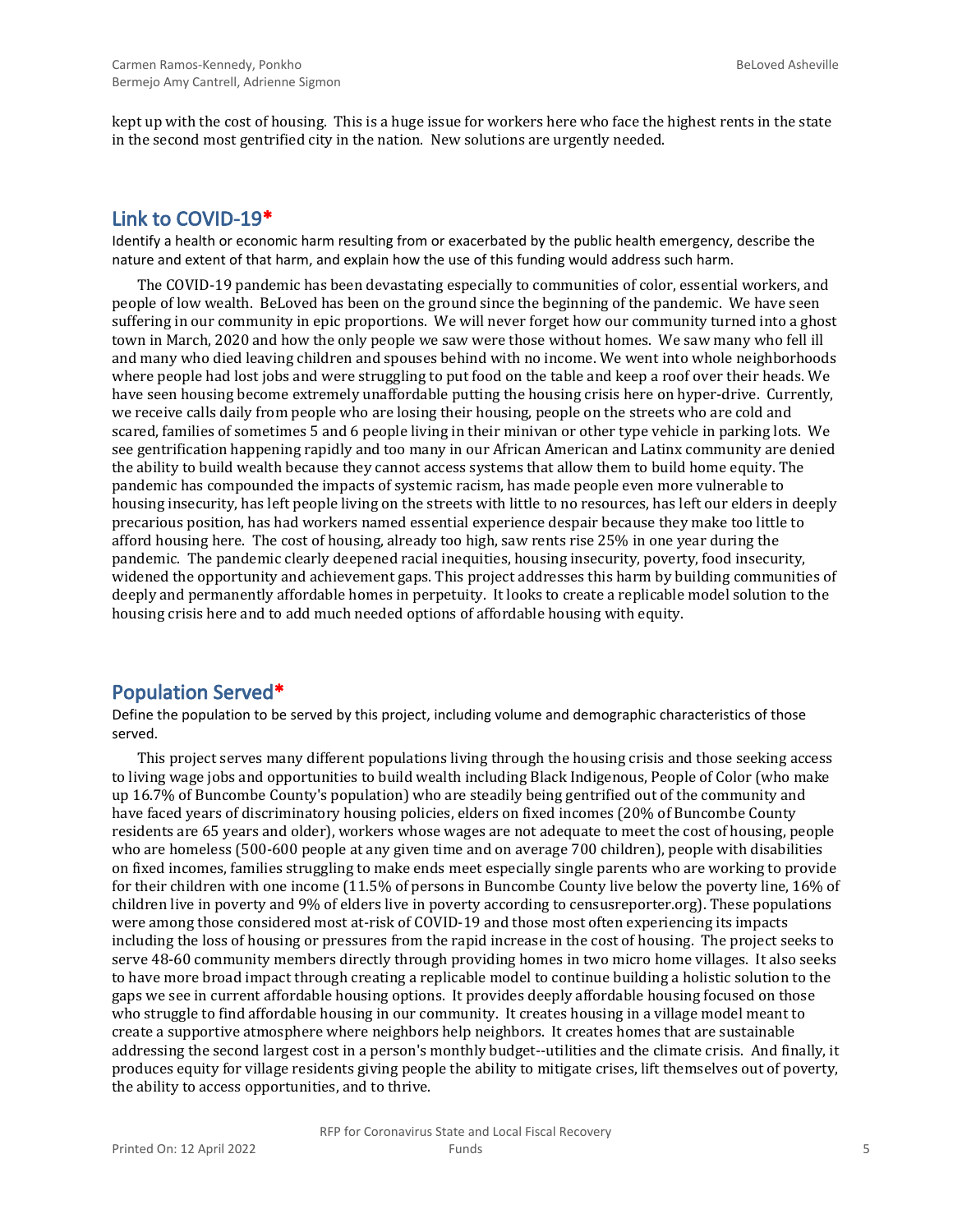#### **Results\***

Describe the proposed impact of the project. List at least 3 performance measures that will be tracked and reported. If possible, include baselines and goals for each performance measure.

Proposed Short-term Impacts

\*Complete the first pilot village of deeply affordable homes

\*Open the doors of home to 48-60 community members via two micro home villages

\*100-150 people obtain new skills and/or connections to living wage job opportunities via workforce development trainings and coaching

Proposed Long-term Impacts

\*A new solution is added to the toolbox of approaches to the affordable housing crisis. Expansion of this micro villages model through replication, creating a replication action plan and replication toolkit

\*A second larger Village is launched and completed.

\*This sustainable housing model helps mitigate the climate crisis and also impacts affordability as residents see lower utility bills (the second largest bill in the average person's monthly budget). Measurable results on the impacts of our sustainability efforts equate to helping to mitigate this crisis. Our Sustainability Action plan was created in partnership with UNC Asheville's McCullough Fellowship in Sustainability.

\*Residents are lifted out of poverty by being able to build wealth through equity. Documented results for residents achieving self sufficiency, moving forward in their lives to grasp new opportunities, and make significant contributions to our greater community.

\*The project creates a model for bringing home equity to those who have been left out of systems of wealth creation and brings equity to people at the lowest income levels via home ownership or rent equity.

\*Impact the housing crisis through large-scale replication and increase the long-term health and stability of people most impacted by the COVID-19 crisis as measured by improved quality of life when it comes to the social determinants of health.

\*Create a path to obtaining high paying jobs within the construction field via workforce development and measuring results via numbers trained and numbers placed with jobs paying at or above living wage.

#### **Evaluation\***

Describe the data collection, analysis, and quality assurance measures you will use to assure ongoing, effective tracking of contract requirements and outcomes.

Through a Results-Based Accountability framework, we will show the impacts of this type of community development on the lives of residents in terms of the social determinants of health and on the community via support of equitable and sustainable recovery to the impacts of COVID-19, and equity-based impacts on housing insecurity, systemic racism in housing, and poverty. We will track project planning, site work, and homes completed. We have proven methods to capture both quantitative and qualitative data via performance measures. These well-researched Results-Based Accountability methods were created in partnership with impacted community leaders who are a part of BeLoved along with Masters of Public Health students and reviewed by competent faculty in the fields of public health and community development. We will have a staff member with dedicated hours to data tracking and quality control as well as a paid outside student researcher in public health and community development who will help monitor and track results. We have tools in place for data collection including software to track involvement, construction progress, and surveys to track impact on residents from the standpoint of social determinants of health.

Performance Measures: \*Number of homes constructed and by when

\*Number of community volunteers and partners engaged

\*Number of people who acquire training via workforce development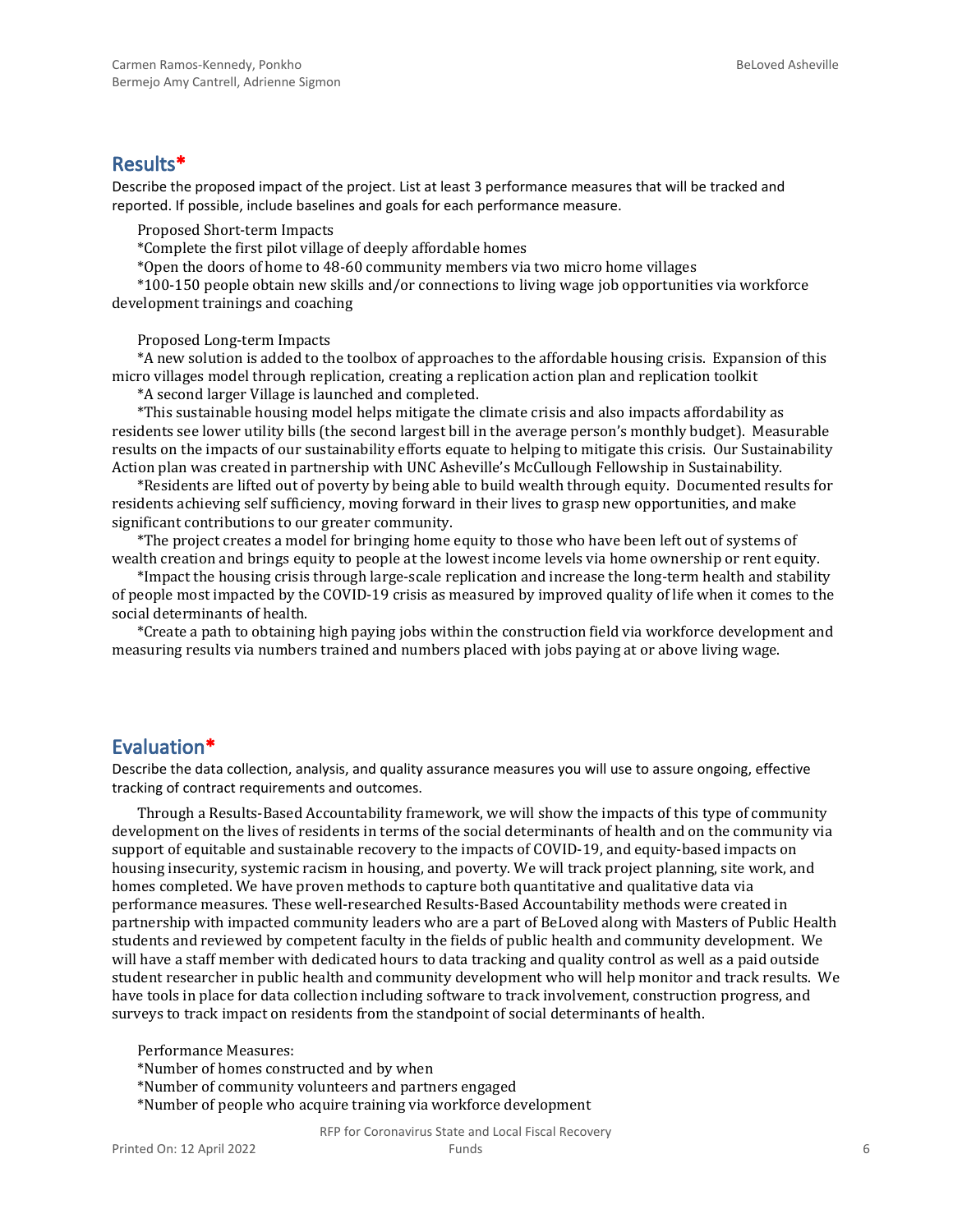\*Number of residents living in micro home villages \*Improved outcomes for residents in terms of social determinants of health

\*A Replication Action Plan and Toolkit developed

\*Successful completion of two villages

Data Collection:

\*Daily reports on construction site

\*Volunteer and community partner database

\*Tracking training participant attendance

\*Tracking number connected to job opportunities

\*Tracking number of residents impacted

\*Surveys of residents and workforce trainees

\*Trainee, resident, community leader, community partners interviews for story data collection

#### **Equity Impact\***

How will this effort help build toward a just, equitable, and sustainable COVID-19 recovery? How are the root causes and/or disproportionate impacts of inequities addressed?

The COVID-19 pandemic shook our nation and the world. Here locally, people who were already impacted by systemic racism and poverty have been devastated by COVID-19. We believe that the foundation for a just, equitable, and sustainable recovery lies at the heart of community stability--homes. This project proposes to bring strong results via affordable housing creation via a new model that works to fill the gaps in our affordable housing system, climate crisis mitigation, and workforce development. We have a clear equity focus and strong measurable outcomes that will produce powerful results that benefit individuals in populations most impacted by the pandemic and the community as a whole. We see a myriad of people daily who are desperate for housing. We know that we need more permanent homes throughout the fabric of our community that are deeply affordable. We know equity has the power to allow people to lift themselves out of poverty and access opportunities. We address root causes in a number of ways. The root cause of the housing crisis is the lack of affordable housing. Equity is key to addressing the some of the root causes of generational poverty and housing insecurity. Our equity plan is created with the understanding of how Black, Indigenous, People of Color have long been denied access to home equity and the ability to build generational wealth. Access to homes provide stability and impact all areas of a person/family's life. Home equity allows people to build wealth, put down roots in our community, and have opportunities to move forward in life. Naming and paying attention to the ways that systemic racism shows up in all of these crises is significant to understanding root causes and making sure we are achieving equitable outcomes through deep inclusion and leadership from BIPOC community members and working to undo the way systemic racism impacts our society's housing systems. All of these help to create an equitable community long-term.

#### **Project Partners\***

Identify any subcontractors you intend to use for the proposed scope of work. For each subcontractor listed, indicate:

- 1.) What products and/or services are to be supplied by that subcontractor and;
- 2.) What percentage of the overall scope of work that subcontractor will perform.

Also, list non-funded key partners critical to project.

We have already engaged with thousands of community members as we have launched the BeLoved Villages project. We have hundreds of volunteer partners including our circle of people living through the housing crisis who helped us develop this model, faith communities, local businesses, builders and building supply companies, local children and youth through our Kids/Youth Build, local schools, colleges/universities. We have a very vibrant partnership with the Asheville Area Homebuilders Association

RFP for Coronavirus State and Local Fiscal Recovery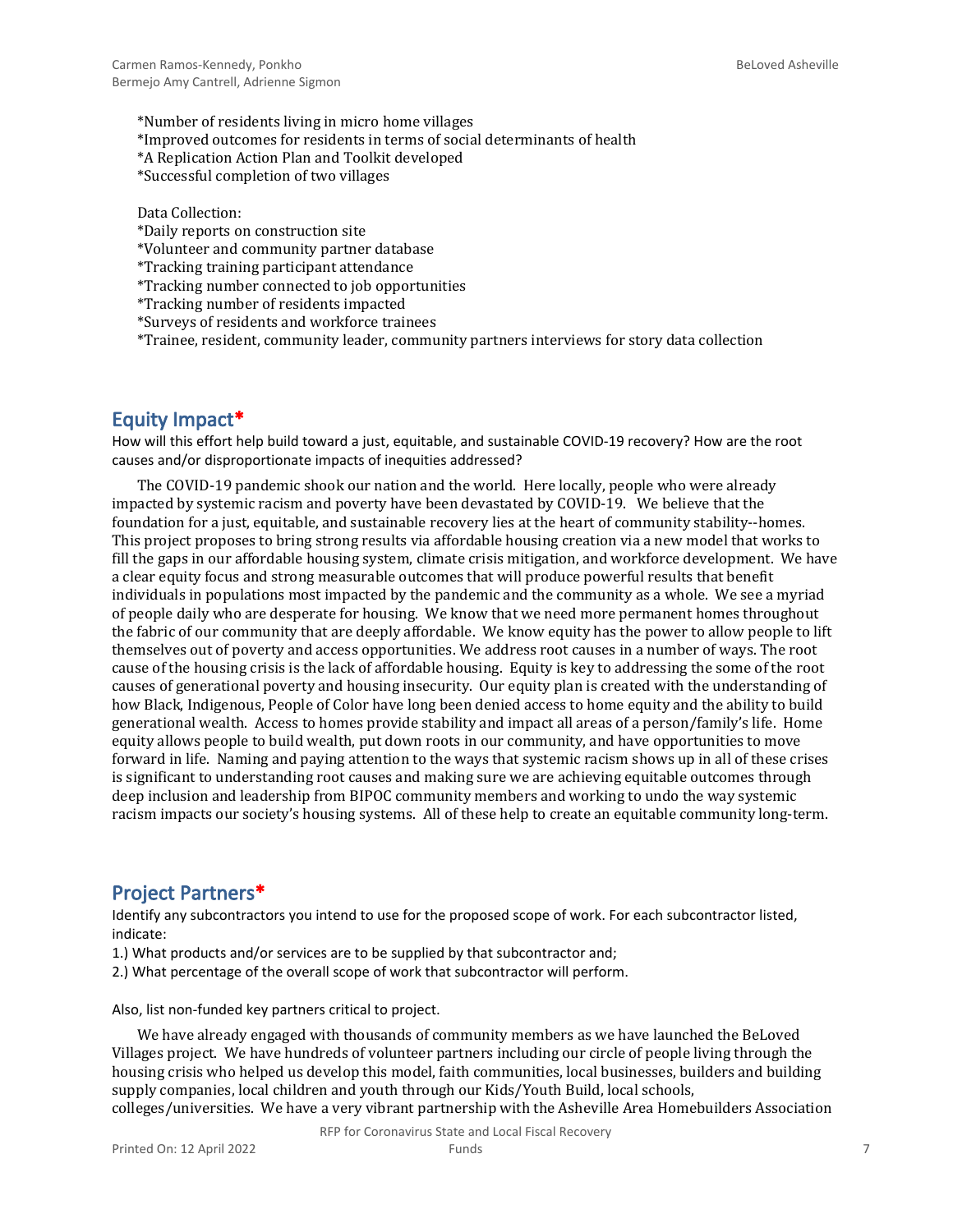to help recruit pro bono builders to assist the project and will partner with us to develop skill-based workforce development trainings for BIPOC and low wealth people for jobs/small business creation in the construction industry. We will be partnering with UNC Asheville Steam Studio to create introductory trainings for youth about skills and careers in the construction trades. We are working with the Furniture Society of North America to hold trainings in furniture design and building with potential career tracks in furniture making. We are connecting with a myriad of community partner businesses to connect impacted community members to job opportunities that pay living wages in these associated industries. We have worked with the UNC Asheville Health and Wellness Department and the UNC Gillings School of Public Health to create a rubric for evaluating the health and social determinants of health impacts of the BeLoved Villages project and to create Results-Based Accountability measurements to evaluate our impacts and results on individuals and the community via the lens of equity and equitable recovery from the COVID-19 pandemic. Throughout our project, we have created leadership roles for impacted people. It is key to clearly state that these people were instrumental in creating this innovative development model. They regularly advise the project and have ongoing decision-making roles in terms of model development. These are all non-funded partners.

#### **Capacity\***

Describe the background, experience, and capabilities of your organization or department as it relates to capacity for delivering the proposed project and managing federal funds.

BeLoved Asheville has a proven track record of creating innovative projects and bringing them to life including the first homeless/formerly homeless Street Medic Team in the nation; rapid response to the COVID-19 pandemic including a massive relief operation, strong policy advocacy work, and equitable prevention and vaccination efforts; and now a new model housing solution being studied by people from Florida, California, Chicago, and across the state of NC. We have brought together the pieces needed to make the project successful including professional experts (civil engineer, architect team and general contractors), strong community support, volunteers, and in-kind donations. We have strong partnerships with builder volunteers and building supply companies through our Dream Builders business partnership program as well as a robust network of faith community and community group partners. Our staff members have six decades of combined experience in working with impacted people and community volunteers. Our Board of Directors is a strong and intersectional group coming from many different fields to support our work. We are moving into our 14th year and have a strong history of equitable community work and large scale projects focused on trailblazing solutions that lead to greater equity and fill large gaps in our community infrastructure with powerful results. Our organization has successfully managed large amounts of community funds. We have an internal administrator and an outside accountant to manage funds and a Board of Directors who hold the fiscal accountability. We have not received federal funds in the past but have received funds from the City of Asheville, Buncombe County, Community Foundation of WNC, Dogwood Health Trust, Pisgah Health Foundation, Tzedek Foundation, and many others. We have a long track record of leveraging funds, coupling them with in kind donations and massive volunteer participation to achieve impactful, cost effective results.

#### **Budget\***

Provide a detailed project budget including all proposed project revenues and expenditures, including explanations and methodology. For all revenue sources, list the funder and denote whether funds are confirmed or pending. For project expenses, denote all capital vs. operating costs, and reflect which specific expenses are proposed to be funded with one-time Buncombe County Recovery Funds.

Download a copy of the budget form [HERE](https://buncombecounty.org/common/community-investment/grants/early-childhood-education/Recovery-Funds-budget-template.xlsx). Complete the form, and upload it using the button below.

BeLoved Asheville ARPA Recovery-Funds-budget.xlsx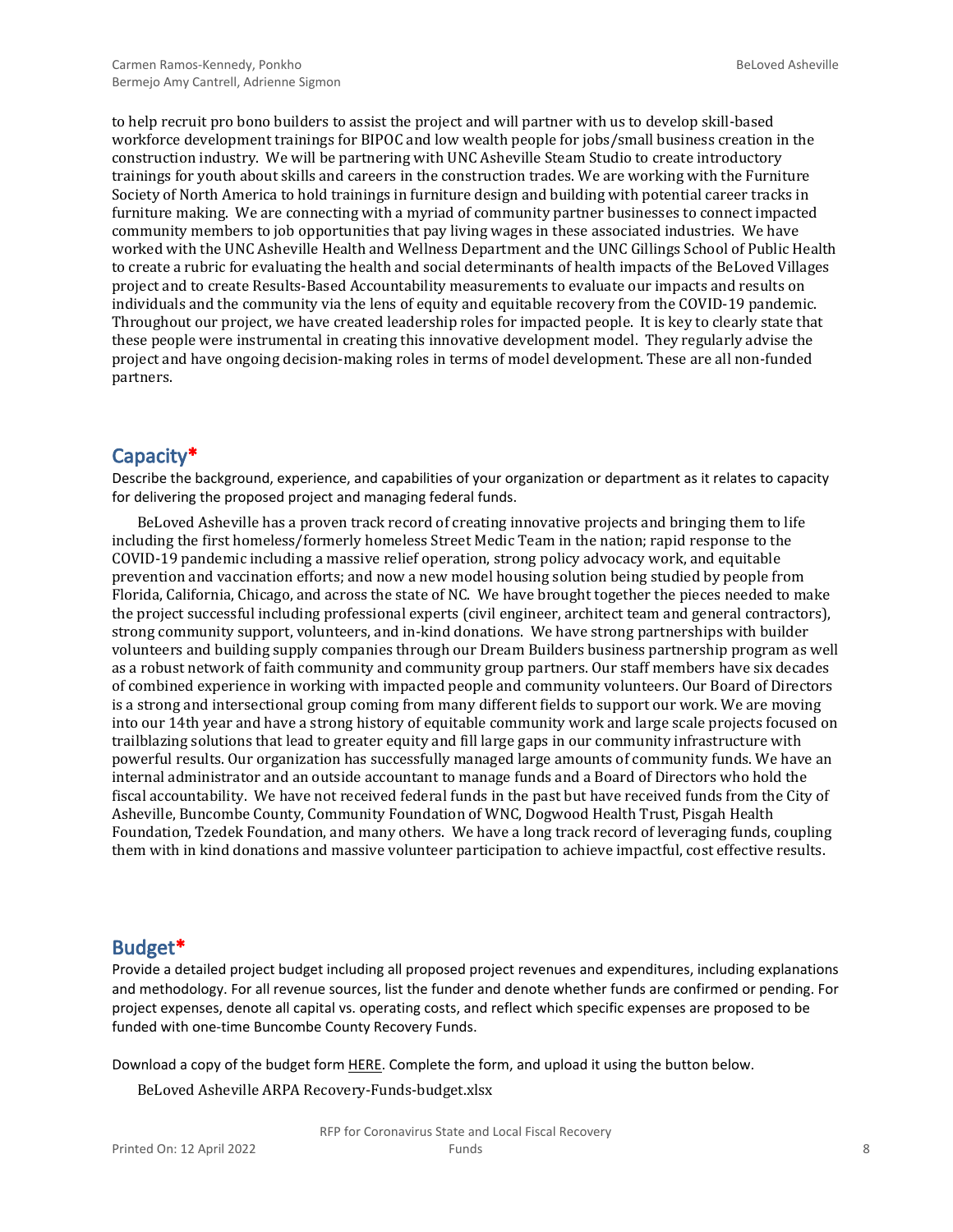#### **Special Considerations\***

Provide any other information that might assist the County in its selection.

Letter of Support Dr. Ameena Batada.pdf Impacts of BeLoved's Equity Based Projects: Health Equity

We created the first homeless street medic team in the nation. Formed in 2017 and still going today with these results: 26 medical professionals partnered to support the program, 40 formerly homeless/homeless trained in first aid response, and 4,300 people experiencing homelessness served by this program

Rapid and ongoing response to the COVID crisis with these results: 5,706,300 pounds of food distributed, 350,000 diapers shared. 67,000 masks distributed Public vaccinations events focused on vaccine equity with 247 people vaccinated

#### Food Equity

We work to create equitable food systems. We piloted our community's first free farmer's markets focusing on large distribution of healthy produce and prepared foods. Our model is now utilized by many community groups including Manna Food Bank, Buncombe County, and YMCA. Since BeLoved's free farmers markets have been happening for many years now with these results: 5,706,300 pounds of food distributed, 164 nutritional education classes,7,246 plants distributed for the backyard gardens.

#### Housing Equity

We researched and created a new model solution to the housing crisis that brings deeply affordable micro homes with equity to Buncombe County with these results:

77 community sponsors/partners; Our model home is complete and won awards in the Parade of Homes; an unlimited contractor's license in the State of NC; positioned to complete our first pilot Village in 2022 and begin replication.

#### Racial Equity

Our racial equity programs support Black, Indigenous, and People of Color to reclaim their culture and see themselves represented in art, traditional foods, language, history, and shared value systems. We have worked for many years around racial equity advocating in multiple systems, creating racial healing circles, and youth initiatives with these results:

119 BIPOC community leaders in Buncombe County supported/resourced, 5,233 BIPOC children and youth supported.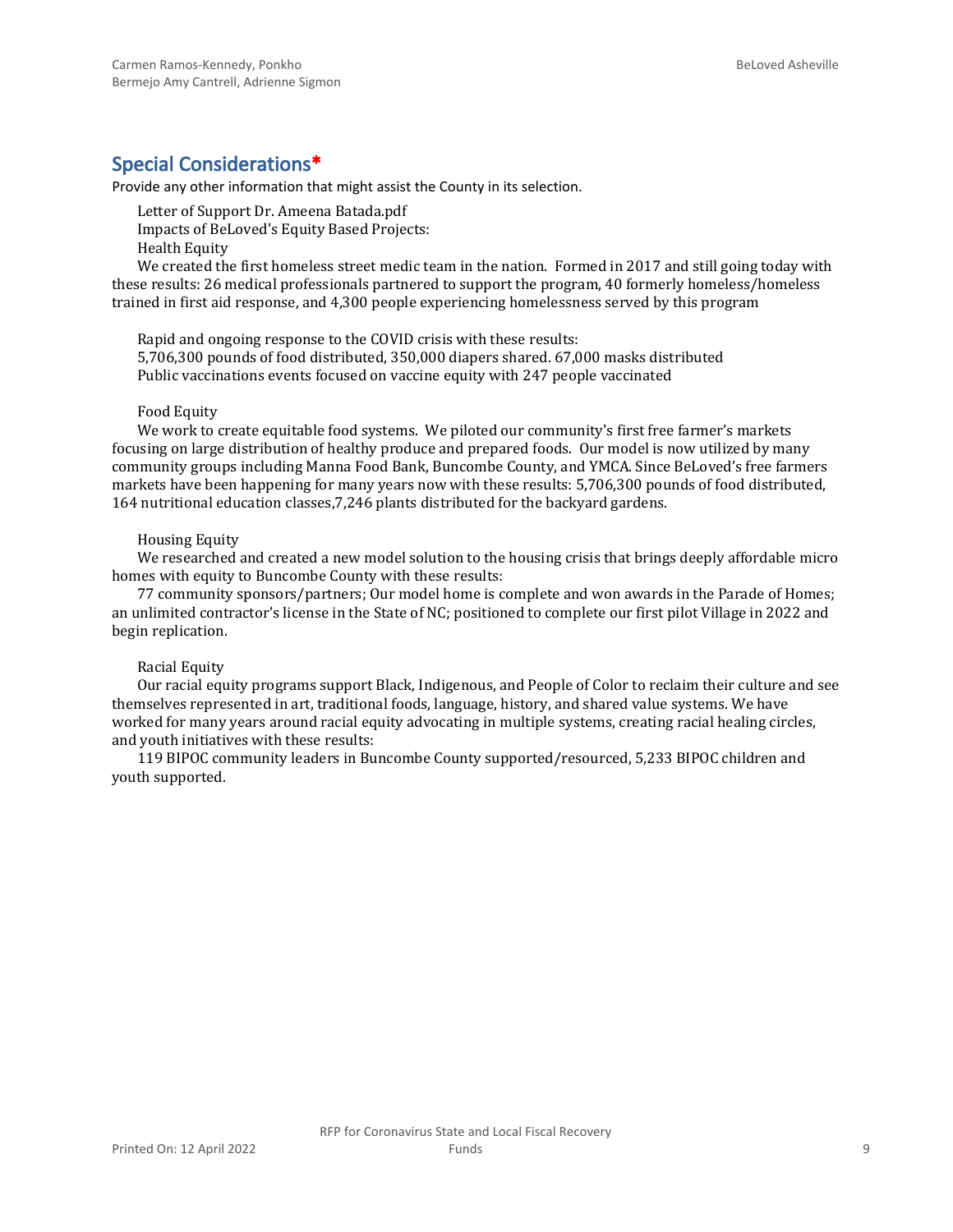## File Attachment Summary

### *Applicant File Uploads*

- BeLoved Asheville 501c3 .pdf
- BeLoved Asheville ARPA Recovery-Funds-budget.xlsx
- Letter of Support Dr. Ameena Batada.pdf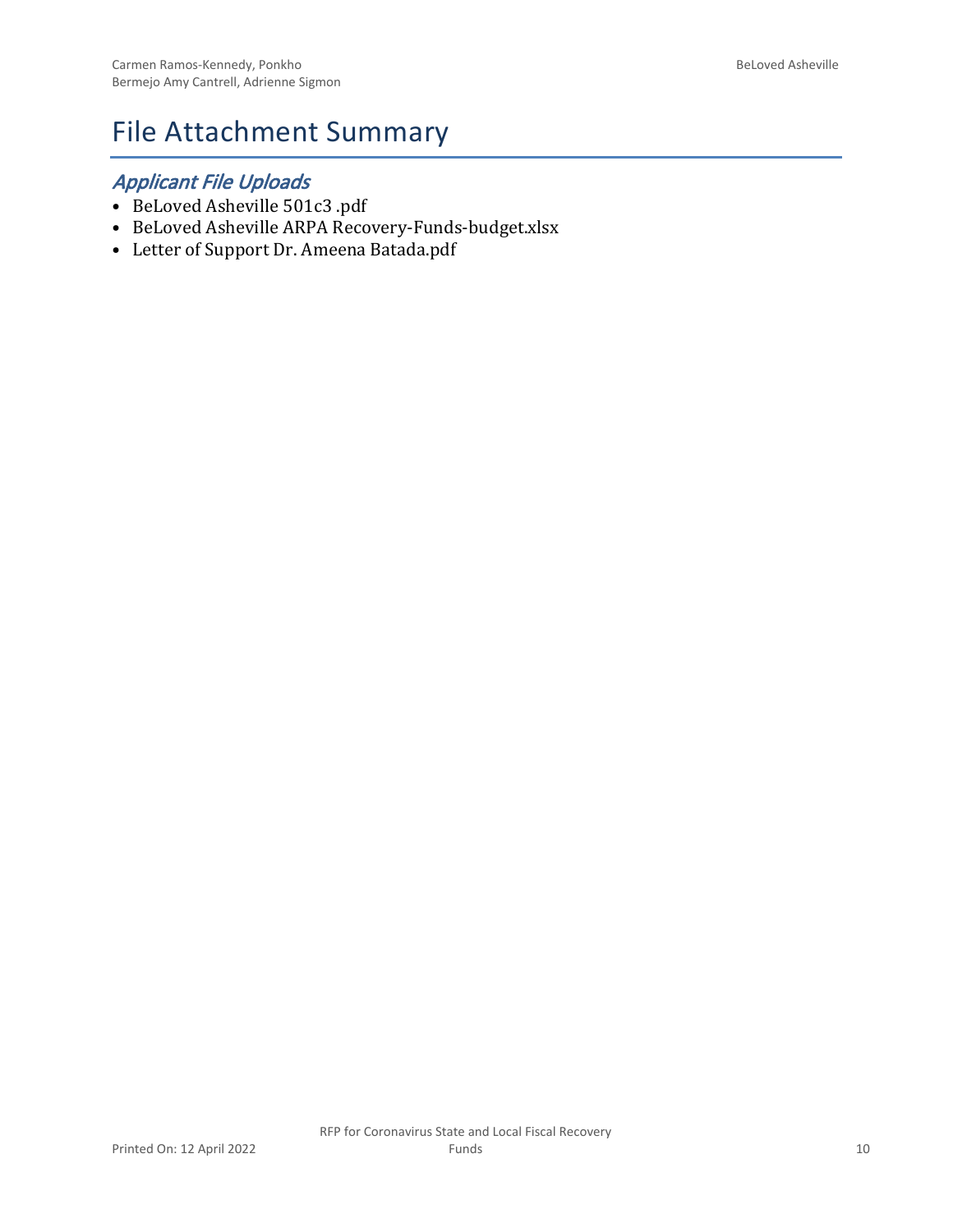INTERNAL REVENUE SERVICE P. O. BOX 2508 CINCINNATI, OH 45201

Date:

# DEC 17 2019

BELOVED ASHEVILLE 10 NORTH MARKET ST ASHEVILLE, NC 28801 DEPARTMENT OF THE TREASURY

Employer Identification Number: 84-3381632 DLN: 29053343330049 Contact Person: MS. WILLIAMS ID# 31610 Contact Telephone Number:  $(877)$  829-5500 Accounting Period Ending: December 31 Public Charity Status:  $170(b) (1) (A) (vi)$ Form 990/990-EZ/990-N Required: Yes Effective Date of Exemption: August 27, 2019 Contribution Deductibility: Yes Addendum Applies: **No** 

Dear Applicant:

We're pleased to tell you we determined you're exempt from federal income tax under Internal Revenue Code (IRC) Section 501(c)(3). Donors can deduct contributions they make to you under IRC Section 170. You're also qualified to receive tax deductible bequests, devises, transfers or gifts under Section 2055, 2106, or 2522. This letter could help resolve questions on your exempt status. Please keep it for your records.

Organizations exempt under IRC Section 501(c)(3) are further classified as either public charities or private foundations. We determined you're a public charity under the IRC Section listed at the top of this letter.

If we indicated at the top of this letter that you're required to file Form 990/990-EZ/990-N, our records show you're required to file an annual information return (Form 990 or Form 990-EZ) or electronic notice (Form 990-N, the e-Postcard). If you don't file a required return or notice for three consecutive years, your exempt status will be automatically revoked.

If we indicated at the top of this letter that an addendum applies, the enclosed addendum is an integral part of this letter.

For important information about your responsibilities as a tax-exempt organization, go to www.irs.gov/charities. Enter "4221-PC" in the search bar to view Publication 4221-PC, Compliance Guide for 501(c)(3) Public Charities, which describes your recordkeeping, reporting, and disclosure requirements.

Letter 947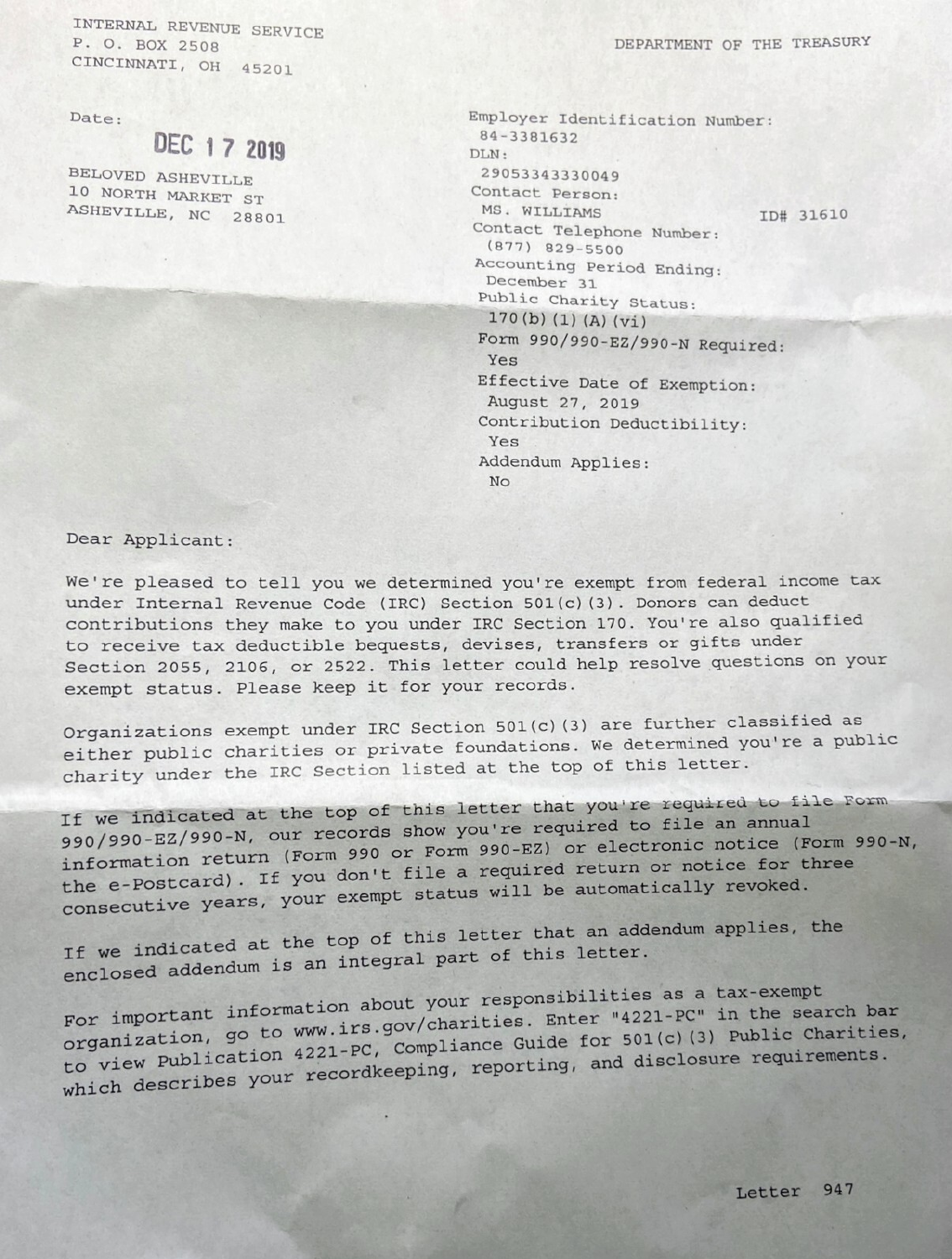## **Coronavirus State and Local Fiscal Recovery Funds**

| <b>Proposed Project Budget</b> |  |  |
|--------------------------------|--|--|
|                                |  |  |

| <b>Organization Name:</b>                   | <b>BeLoved Asheville</b>                                                                      |                        |                                                 |                                                                                                   |  |  |  |
|---------------------------------------------|-----------------------------------------------------------------------------------------------|------------------------|-------------------------------------------------|---------------------------------------------------------------------------------------------------|--|--|--|
| <b>Project Name:</b>                        | BeLoved Villages-Deeply Affordable Homes with Equity, Sustainability, & Workforce Development |                        |                                                 |                                                                                                   |  |  |  |
| <b>Amount Requested:</b>                    | \$1,600,000.00                                                                                |                        |                                                 |                                                                                                   |  |  |  |
|                                             |                                                                                               |                        |                                                 |                                                                                                   |  |  |  |
| Proposed Project Revenue Funder             |                                                                                               | Amount                 | <b>Confirmed or Pending?</b>                    | <b>Notes</b>                                                                                      |  |  |  |
| Proposed Buncombe COVID Recovery Funds      |                                                                                               |                        | 1,600,000.00 applied Pending                    | Funds for Replication Launch and completion of Village 2                                          |  |  |  |
| Dogwood Health Trust                        |                                                                                               | \$225,000.00 Confirmed |                                                 | Funds committed for Village 1                                                                     |  |  |  |
| Cathedral of All Souls                      |                                                                                               | \$170,000.00 Confirmed |                                                 | Funds committed for Village 1                                                                     |  |  |  |
| Pisgah Health Trust                         |                                                                                               | \$72,970.00 Confirmed  |                                                 | Funds committed for Village 1                                                                     |  |  |  |
| Perry N. Rudnick Fund                       |                                                                                               |                        | \$25,000.00 Confirmed                           | Funds committed for Village 1                                                                     |  |  |  |
| In Kind Donations of Materials and Labor    |                                                                                               |                        | \$279,371.00 Confirmed via pledges              | In kind committed for Village 1                                                                   |  |  |  |
| Funds from individuals and community groups |                                                                                               | \$134,275.00 Confirmed |                                                 | Funds committed for Village 1                                                                     |  |  |  |
| Special Events and Fundraisers              |                                                                                               |                        | \$67,000.00 Confirmed pending results of events | Fundraisers already scheduled Nov, Dec 2021 and April, 2022                                       |  |  |  |
| Proposed City of Asheville ARPA             |                                                                                               |                        | \$1,430,000.00 applied Pending                  | Funds for Village 1 Completion and partial replication launch                                     |  |  |  |
| Funds to Complete Village 2                 |                                                                                               |                        | \$905,000.00 Pending Fundraising                | Local and national foundations, businesses, and community groups                                  |  |  |  |
| <b>BeLoved Operating Funds</b>              |                                                                                               | \$85,000.00 Confirmed  |                                                 | These funds cover data management and project support below through our regular operating budget. |  |  |  |
|                                             |                                                                                               |                        |                                                 |                                                                                                   |  |  |  |
|                                             |                                                                                               |                        |                                                 |                                                                                                   |  |  |  |
|                                             |                                                                                               |                        |                                                 |                                                                                                   |  |  |  |
|                                             |                                                                                               |                        |                                                 |                                                                                                   |  |  |  |
|                                             |                                                                                               |                        |                                                 |                                                                                                   |  |  |  |
| <b>Total</b> $\frac{1}{3}$ 4,993,616.00     |                                                                                               |                        |                                                 |                                                                                                   |  |  |  |
|                                             |                                                                                               |                        |                                                 |                                                                                                   |  |  |  |

| <b>Proposed Project Expenses</b>  | Proposed       | <b>Other Funds</b> | Total                    | <b>Capital or Operating Expense?</b> | Notes                                                                                                                                                                                      |
|-----------------------------------|----------------|--------------------|--------------------------|--------------------------------------|--------------------------------------------------------------------------------------------------------------------------------------------------------------------------------------------|
| Project Manager salary            | \$50,000.00    | \$50,000.00        | \$100,000.00   operating |                                      | Total covers two years of salary with Buncombe ARPA funds proposed to cover 1 year                                                                                                         |
| Workforce Development Trainings   |                | \$110,000.00       | \$110,000.00   operating |                                      | Trainer stipends, training materials, job placement connections and coordination                                                                                                           |
| Completion of Village 1           | \$100,000.00   | \$1,223,616.00     | \$1,323,616.00 capital   |                                      |                                                                                                                                                                                            |
| Replication Action Plan & Toolkit | \$20,000.00    | \$20,000.00        | \$40,000.00   operating  |                                      |                                                                                                                                                                                            |
| Launch of Village 2               | \$250,000.00   | \$1,000,000.00     | \$1,250,000.00 capital   |                                      | Site Aquisition, Pre-develpment, Site work, Foundations                                                                                                                                    |
| Building homes for Village 2      | \$1,180,000.00 | \$905,000.00       | \$2,085,000.00 capital   |                                      | Home construction, anticipation that Village 2 will have more units than Village 1, Other Funds represent community/foundation fundraising for use in Village 2 & potentially in Village 3 |
| Data management                   |                | \$25,000.00        | \$25,000.00   operating  |                                      | This work is already funded through our regular operations.                                                                                                                                |
| Project support                   |                | \$50,000.00        | \$50,000.00   operating  |                                      | Results-Based Accountability research Masters of Public Health intern                                                                                                                      |
| Community Researcher stipend      |                | \$10,000.00        | $$10,000.00$ operating   |                                      |                                                                                                                                                                                            |
|                                   |                |                    | \$0.00                   |                                      |                                                                                                                                                                                            |
|                                   |                |                    | \$0.00                   |                                      |                                                                                                                                                                                            |
|                                   |                |                    | \$0.00                   |                                      |                                                                                                                                                                                            |
|                                   |                |                    | \$0.00                   |                                      |                                                                                                                                                                                            |
|                                   |                |                    | \$0.00                   |                                      |                                                                                                                                                                                            |
|                                   |                | Total:             | \$4,993,616.00           |                                      |                                                                                                                                                                                            |
|                                   |                |                    |                          |                                      |                                                                                                                                                                                            |
|                                   |                |                    |                          |                                      |                                                                                                                                                                                            |
|                                   |                |                    |                          |                                      |                                                                                                                                                                                            |
|                                   |                |                    |                          |                                      |                                                                                                                                                                                            |
|                                   |                |                    |                          |                                      |                                                                                                                                                                                            |
|                                   |                |                    |                          |                                      |                                                                                                                                                                                            |
|                                   |                |                    |                          |                                      |                                                                                                                                                                                            |
|                                   |                |                    |                          |                                      |                                                                                                                                                                                            |
|                                   |                |                    |                          |                                      |                                                                                                                                                                                            |
|                                   |                |                    |                          |                                      |                                                                                                                                                                                            |
|                                   |                |                    |                          |                                      |                                                                                                                                                                                            |